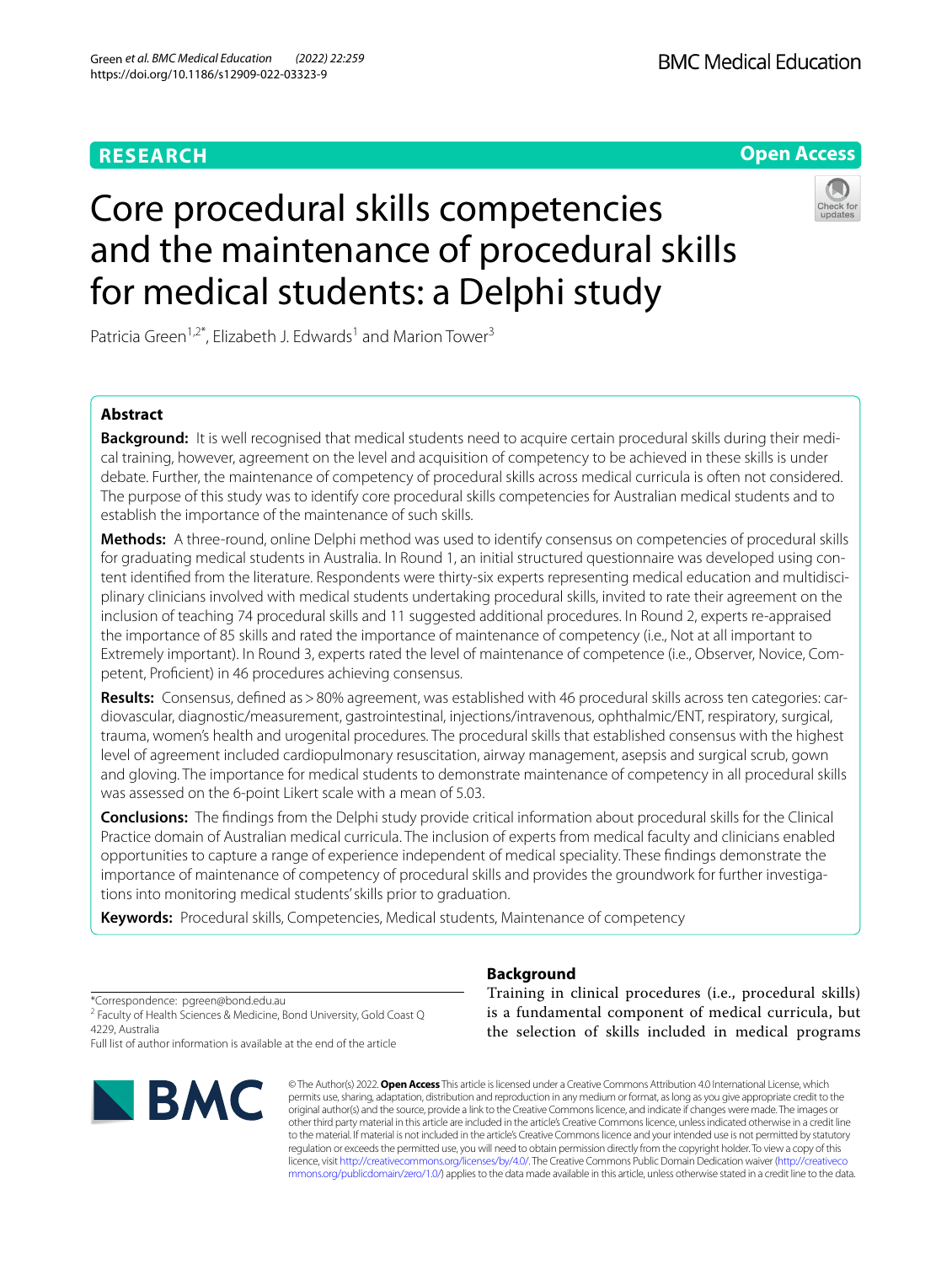in Australia difers between medical schools. Procedural skills can range from simple tasks, such as taking vital signs, to complex tasks, such as the insertion of an endotracheal tube for intubation. In Australia, the accreditation requirements for medical programs are set by the Australian Medical Council (AMC). The AMC provides guidance for graduate outcome requirements in the Clinical Practice domain and stipulates that medical students are taught *'a range of common procedural skills'* [[1](#page-11-0)], p. 9). The current prerequisite is for medical students to develop competency in a range of procedures by graduation to enable them to work safely in complex, dynamic and unpredictable clinical environments [[1,](#page-11-0) [2\]](#page-11-1).

Competency in medicine can be defned as having the knowledge, skills and experience to be able to fulfl the requirements of the role of the medical professional [\[3](#page-11-2)]. Universities are tasked with the preparation of medical students by providing training and experiences during their undergraduate medical program [\[1](#page-11-0)]. Students are required to achieve competency in a range of skills by graduation to enable them to work safely in complex, dynamic and unpredictable clinical environments [\[3](#page-11-2)[–5](#page-11-3)]. Acquiring competency in procedural skills, therefore, is an essential goal of medical education, with the expectation that a graduate should be profcient in basic procedural and clinical skills and able to assume responsibility for safe patient care at entry to the profession. Universities are tasked with preparing medical students for clinical work by providing procedural skills training required to practice as a graduate doctor. However, it is for individual medical programs to decide which procedures are taught and determine the competency level for each skill.

Although there is no national undergraduate medical curriculum in Australia, most medical programs teach procedural skills in the pre-clinical or early stages of the degree in preparation for clinical practice in the latter years of training  $[1]$  $[1]$ . The clinical skills curriculum in Australian medical schools is often aligned with the Austral-ian Curriculum Framework for Junior Doctors [\[6](#page-11-4)]. This framework outlines the knowledge, skills, and behaviours inclusive of procedural skills required by interns (i.e., after graduation). Given that the suggested skills are for post- rather than pre-graduation, it is possible that they may not align with the level of ability or requirements of medical students to perform these procedures. Nearly a decade ago, the Medical Deans of Australia and New Zealand Inc (MDANZ) comprising the Deans of Australia's 21 medical schools and the two New Zealand medical schools, reviewed and suggested 58 procedures plus diagnostic and therapeutic skills  $[7]$  $[7]$ . There is, however, no published data to support the rigor of the methods used to determine such fndings.

Several reviews of clinical curricula have been undertaken internationally. In the UK, medical students are required to demonstrate competency in 23 practical skills and procedures by graduation [[8\]](#page-11-6). In Canada, a review of the medical curriculum was developed with a competency focus designed to identify and describe the abilities required to efectively meet the health care needs of patients, and is being adopted in the undergraduate medical schools to aid graduates to transition into the clinical area more easily [\[9](#page-11-7), [10](#page-11-8)]. In the US, using a competencybased model, 13 clinical tasks are specifed as entrusted professional activities (EPA) i.e., procedural skills that medical graduates should attain  $[11, 12]$  $[11, 12]$  $[11, 12]$ . The definition of an EPA is that it is comprised of discrete tasks relevant to the clinical area and competency is acquired in those activities [[13\]](#page-11-11). In Germany, a consensus review identifed 289 practical skills  $[14]$  to inform the German National Competency-based Catalog of Learning Objectives for Medicine [\[15](#page-11-13)]. In Switzerland and Netherlands, similar catalogues have been developed [\[16](#page-11-14), [17\]](#page-11-15). Nonetheless, the procedural skills curricula developed in other countries may lack applicability in many aspects of an Australian context [[6](#page-11-4), [18–](#page-11-16)[21\]](#page-11-17).

An increasing number of studies have reported the diffculty in determining when a medical student is competent to undertake a procedural skill, and as such, many new graduates feel inadequately prepared for clinical practice [[22,](#page-11-18) [23](#page-11-19)]. Recent research reported the lack of competency in procedural skills among graduates and has implicated shortcomings associated with traditional approaches to teaching clinical and procedural skills and the challenges in maintaining competence during medical school [\[24\]](#page-11-20). Another study described downstream consequences of such ill-preparedness in clinical and procedural skills for preventable medical errors, infection rates and patient morbidity, all known to be greater in newly graduated doctors [\[25](#page-11-21)].

As the paradigm shifts from the long-established, timebased medical education model, grounded in apprenticetype practice with patients in primary care, towards a competency-based model involving mastery learning and competency standards, the importance of acquisition of procedural skills along with the maintenance of competence is becoming increasingly relevant [[5,](#page-11-3) [26](#page-11-22)]. Competency standards serve several developmental functions (i.e., stages of competency) that promote the minimum requirements for fitness to practice  $[27]$  $[27]$ . The standards also direct students towards undertaking responsibility for their own professional development and practice [\[28](#page-11-24)]. However, there is a decline in opportunities for attaining clinical experience, partly due to patients not spending as much time in hospital pre- or post-operatively, and partly due to the acuity of inpatients not always being conducive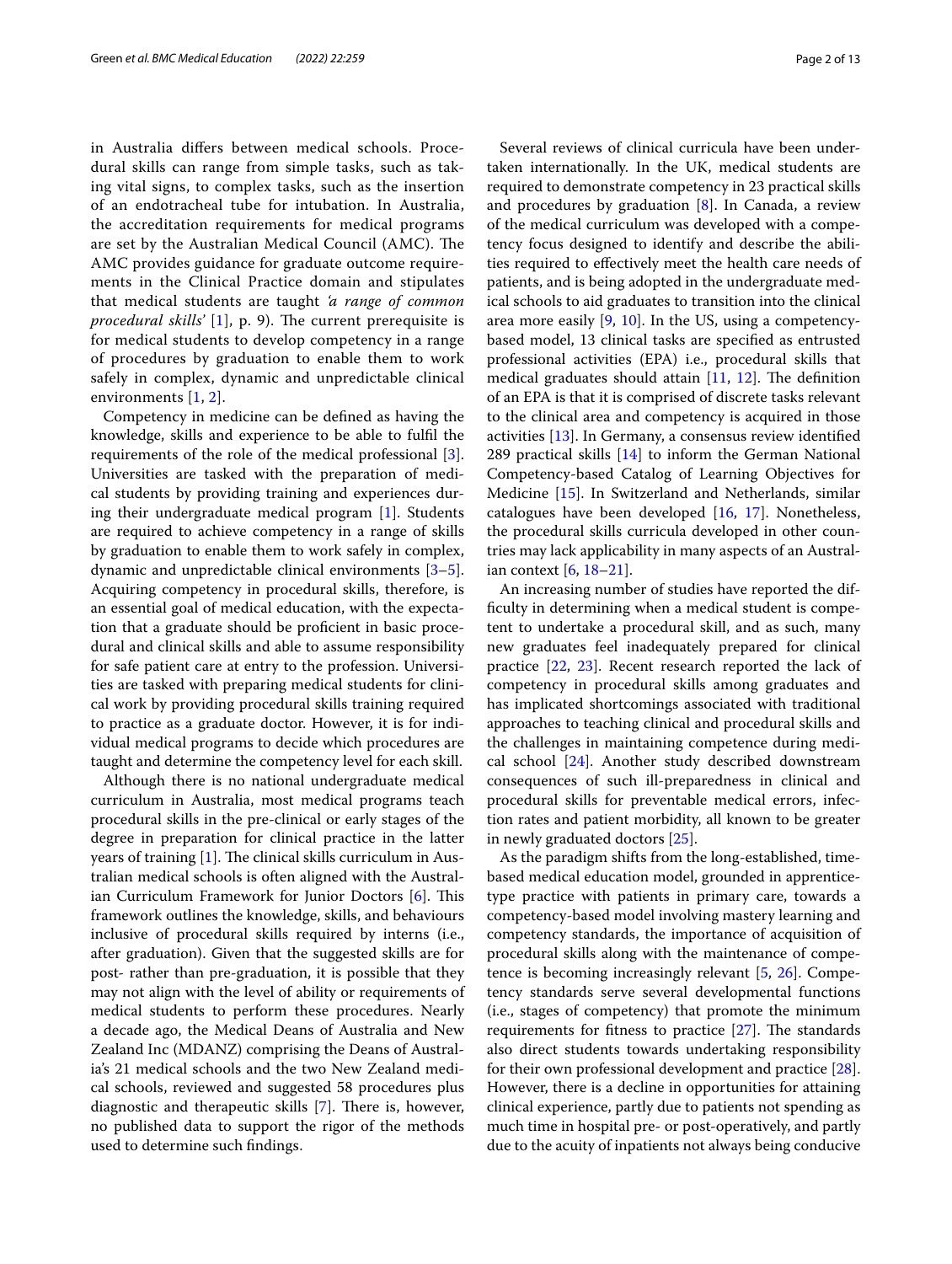to allowing medical students to practice procedural skills [\[29](#page-11-25)]. Further, many procedures once performed by interns and practised by medical students, are now performed by other health practitioners, for example, nurses routinely undertake peripheral intravenous cannulation on wards and suture wounds in the Emergency Department [\[24](#page-11-20)] and midwives suture vaginal lacerations and episiotomies in the birthing suite [[30](#page-11-26)].

Sawyer et al. [[26](#page-11-22)] proposed an evidence-based framework for teaching and learning of procedural skills in six steps of '*Learn, See, Practice, Prove, Do and Maintain'*. Sawyer et al., highlights the importance of maintenance, arguing that competency in procedural skills 'degrades' if practice is not undertaken and/or refreshed. In the undergraduate years of medical curricula, however, individual procedural skills are often only formally assessed in OSCE examinations and not re-assessed. As such, many medical students do not recognise that their level of skills has declined nor realise the importance of maintaining skills. The importance of maintaining competence has long been recognised in other areas of health (e.g., basic and specialised resuscitation skills) and the post-graduate speciality colleges, to ensure skills are maintained and professional development requirements are met [\[31–](#page-11-27)[33\]](#page-11-28).

Currently, the level of achievement in the learning of procedural skills, focuses on assessment of psychomotor skills and a multidimensional nature of competence, but the translation of the procedure to a range of attributes required for professional practice does not appear to be well considered  $[34]$  $[34]$  $[34]$ . The need to review a set of procedural skills competencies that will enable medical students to function more efficiently in the clinical setting, is evident. Importantly, it is likely that once standardised strategies for ensuring student competence in procedural skills is determined, monitoring student outcomes prior to graduation may be required [\[35–](#page-11-30)[37\]](#page-11-31).

# **Method**

# **Design**

The present Australian-based study utilised a threeround modifed Delphi technique [[38,](#page-12-0) [39](#page-12-1)] to explore consensus from a panel of key medical education academics and healthcare clinicians. The purpose of this Delphi study was to identify core procedural skills competencies for Australian medical students and to establish the importance of the maintenance of such skills. The Delphi technique is a well-established hybrid research method that combines both quantitative and qualitative approaches. This method has been used to arrive at group consensus across a range of subject areas, including the feld of competencies in clinical education when knowledge of the subject is not well defned or has not

Traditionally, the frst round of the Delphi technique asks the selected expert panel to consider questions to establish the content required and then to establish consensus [[39\]](#page-12-1) whereas the Delphi method used here is considered 'modifed' as the method used a prepared set of items. Consensus in the Delphi method is developed through successive survey rounds as participants identify their level of agreement and reassess their previous level of agreement [[41,](#page-12-4) [43](#page-12-5)] or a criterion for stopping is reached [\[44](#page-12-6)]. To achieve an acceptable range of consensus, a defnition of consensus for this study was set (a priori) at 80% agreement and the number of rounds at three, although there is no uniformity about how to conduct a Delphi, as the number of rounds and the panel size varies [[44–](#page-12-6)[47\]](#page-12-7).

been recently addressed [\[40–](#page-12-2)[42\]](#page-12-3).

Core competency was defned as the essential minimum set of a combination of attributes, such as applied knowledge, skills, and attitudes that enable an individual to perform a set of tasks to an appropriate standard, efficiently, efectively and competently in the profession at the specified level  $[48]$  $[48]$  $[48]$ . Core competencies offer a shared language for health professions for defning the expectations of procedural skills competency. In this study, participants were also asked to consider the priorities of the AMC Graduate Outcomes Statement [[1\]](#page-11-0) and the defnition of competency in making their decisions. Maintenance of competency is defned as the ongoing ability to integrate and apply the knowledge and skills to practise the set of tasks safely in a designated role and setting. Medical professionals are responsible for ensuring they stay up to date on a continuing basis with lifelong learning to meet the requirements of the regulatory body and these standards protect the public as well as advance practice.

#### **Delphi expert panel**

A total of 75 medical academics, clinical educators and clinicians from Australia were invited to participate in this study by email in March 2020. A purposive sampling strategy was used to identify a representative sample of potential experts. Recruitment was by emailing an invitation to experts identifed from websites of Australian medical schools, medical students' placement afliations (e.g., hospitals), Australian authors of published papers, and snowballing using recommendations by third parties. The email provided the inclusion criteria and information about the Delphi study. Literature has suggested panels with 10 to 50 individuals are appropriate [[38](#page-12-0)], based on similar studies, we anticipated between 25 and 40 experts would agree to take part [[49](#page-12-9)]. To capture the collective opinion of experts in this area, the inclusion criteria for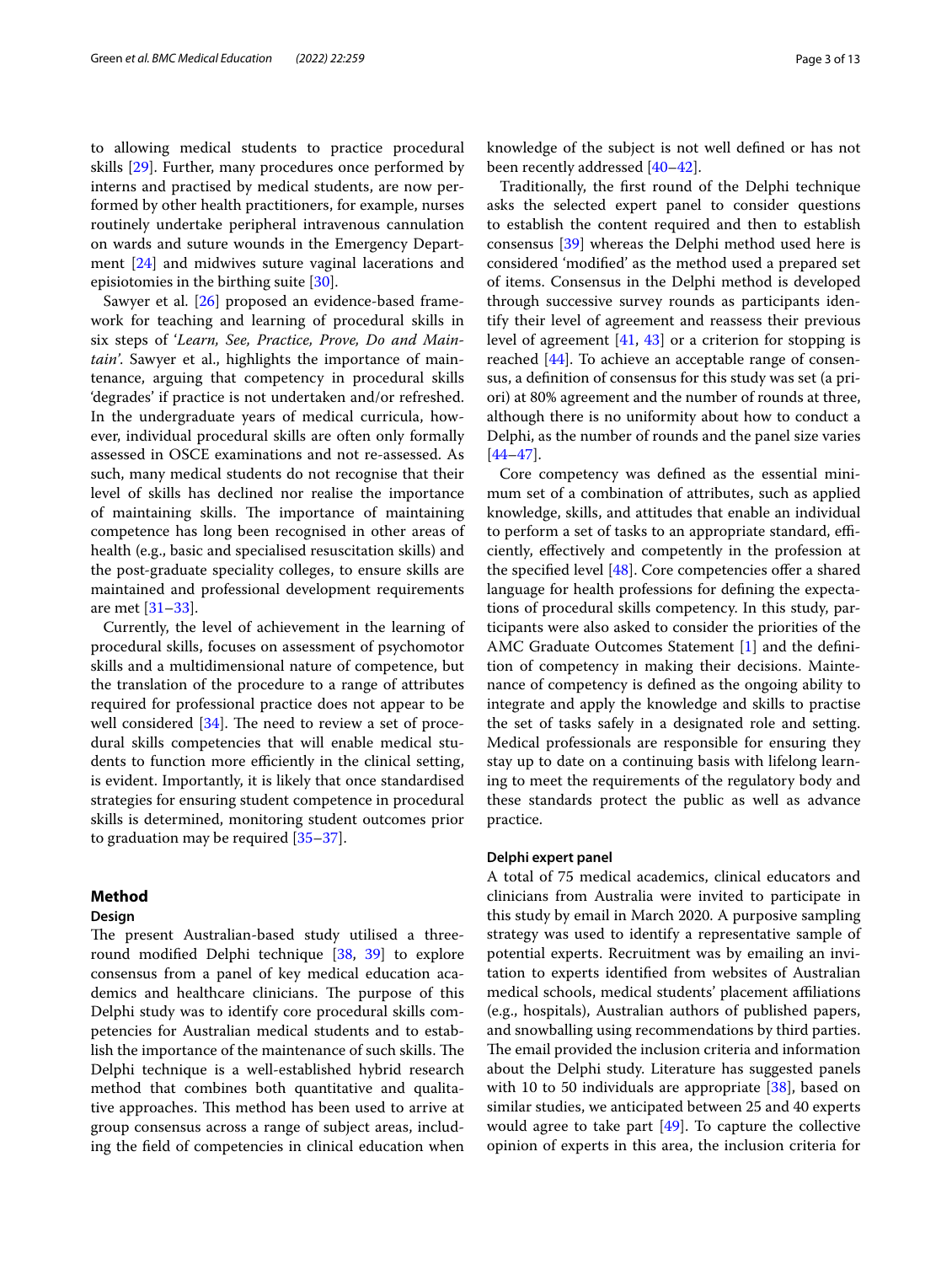the study were: a medical or health qualifcation, involved with medical students in clinical and/or educational settings in Australia where procedural skills are undertaken [[39\]](#page-12-1). These settings were selected to access individuals who would have the pre-requisite knowledge and experience with medical students and procedural skills. Equal weight was given to the opinions of each participant. Ethical approval (reference # PG03205) for this study was obtained through the Human Research Ethics Committee of the university. All participants provided informed consent to take part at the beginning of each survey round.

#### **Data collection**

Invited experts accessed survey rounds via a link hosted on the web-based platform Qualtrics, ([www.Qualtrics.](http://www.Qualtrics.com) [com](http://www.Qualtrics.com)). The research questions and information about the Delphi process was provided on the frst screen of each survey. Demographic characteristics were collected, and the survey was open for three weeks. Non-responders received a follow-up email reminder at two weeks.

#### **Pilot of Delphi survey**

Each round of the Delphi survey was piloted with a selected group of eight faculty educators and healthcare clinicians who met the Delphi panel inclusion criteria. Given that they were a convenience sample known to the researcher, their responses were not included in the data [[39\]](#page-12-1). Piloting the survey instrument was done to ensure the relevance of the competencies selected for medical students, to identify incongruent and vague statements and suggest corrections and to ensure the usability and acceptability to participants. The pilot panel were not included as participants in the Delphi study.

#### **Round 1**

A comprehensive list of procedural skills competencies was developed from a review of practice standards of existing curricula, guidelines, and frameworks from national and international published studies e.g., MDANZ [\[7](#page-11-5)], the GMC UK Practical skills and procedures [\[8](#page-11-6)], and a literature search on procedural skills competencies. Key words and phrases included competency, medical students, procedural skills, curricula and Boolean combinations. Databases searched included PubMed, MEDLINE, Web of Science and Scopus. In Round 1, using the description of core competency, experts were asked to consider the question: *'Should medical students be able to perform these skills?'* Specifcally, they were asked to rate a total of 74 procedural skills across ten categories using a three-point scale (*yes, no* or *unsure*) according to whether they considered medical students should achieve a level of competence for each procedure by the end of their medical degree.

The categories were: cardiovascular, diagnostic/measurement, gastrointestinal, injections/intravenous, ophthalmic/ENT, respiratory, surgical, trauma, women's health, and urogenital sections. The option '*unsure*' was included following pilot testing that indicated some participants were unaware of how essential some of the procedures were and preferred to leave the question unanswered. To capture skills that might be considered essential but were not included, the experts were asked to use a free-text box to propose any missing procedures.

# **Round 2**

In Round 2, experts were provided with fndings from Round 1 and invited to clarify and re-rate the relevance of items to determine the level of consensus by answering the question: *Should medical students be able to provide safe treatment to patients through performing these procedures by graduation?* using a six- point Likert scale (*Not at all Important* through to *Extremely Important*) to indicate their level of agreement for inclusion as a requirement by medical students to achieve by graduation. In May 2020, the MDANZ identifed a set of core competencies for fnal year students which aligned with the AMC's graduate outcomes [\[50](#page-12-10)]. Irrespective of consensus, the eighteen procedural skills from the MDANZ guidance statement were included and presented to the experts in Round 2. Round 2 aimed to establish stability with procedural skills that did not achieve > 90% consensus in Round 1 and were re-submitted in Round 2. Skills from Round 1 that achieved>90% were considered to have reached consensus and it was assumed that agreement was unlikely to alter, therefore they were not represented in Round 2. Additionally, a determination about the importance for students to demonstrate maintenance of competency was assessed on the 6-point Likert scale. The type of maintenance program was also investigated and the timing that would be appropriate for such a program of procedural skills.

#### **Round 3**

In Round 3, experts were invited to re-evaluate the procedures that achieved consensus in the previous rounds for a level of maintenance. As part of a two-part question, experts were invited to establish '*If maintenance would be required for the procedure?',* and *'If yes, at what level should maintenance be at?'* The scale for the level of maintenance was rated in four levels based on the Dreyfus model of skill acquisition: *Observer* – understands and observes the procedure in the clinical environment, *Novice* – performs the procedure under direct supervision in a simulated environment, *Competent –* performs with supervision nearby in the clinical environment and *Profcient*  – performs profciently under limited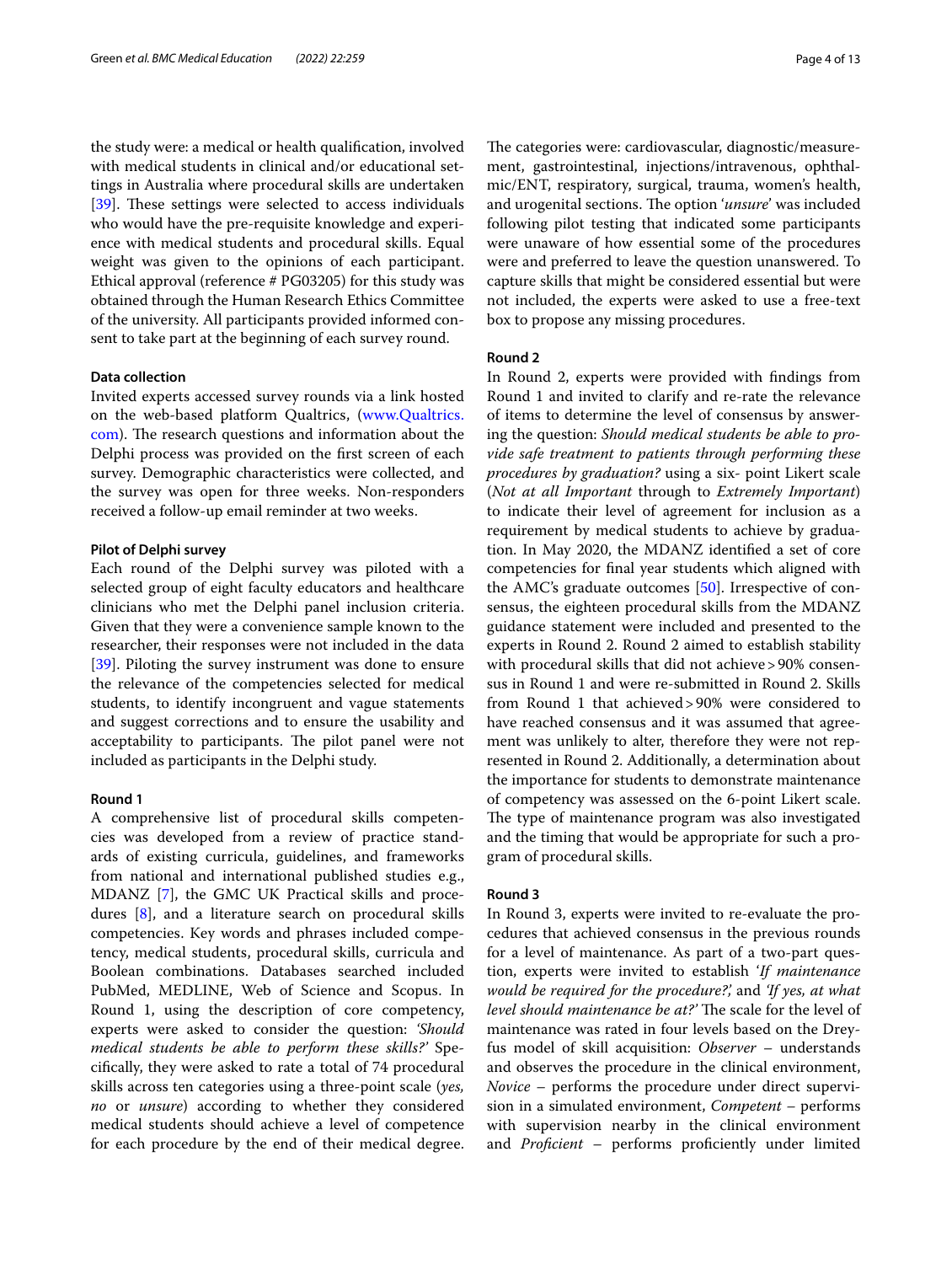supervision in the clinical environment [\[51\]](#page-12-11). A *Not Applicable* category was available. A free text box was available for any comments regarding maintenance of competency following each section.

# **Data analysis**

Descriptive statistics were used to describe experts' demographic characteristics and group responses to each item in all rounds with frequency statistical data calculated for each item during the rounds. Descriptive statistics (median and interquartile range) were calculated to determine the indicators for selection in the next round and to present quantitative feedback (median and interquartile ranges). Measurement of percentage of agreement, range of ratings (interquartile ratings), mean and median were analysed using IBM SPSS version 26 (IBM, 2016). The appropriate level of consensus is inadequately defned within the literature with measurements ranging from 51 to 100% [[52\]](#page-12-12). Consistent with previous work, in the current study a priori decision to establish consensus was made if 80% or more of experts agreed on an item rating [\[53](#page-12-13), [54\]](#page-12-14).

# **Results**

# **Delphi expert panel**

The Delphi rounds were conducted between March 2020 and July 2020. Table [1](#page-4-0) displays the characteristics of panel experts at each round. Of the 75 experts contacted, 40 agreed to participate, and 36 completed Round 1. This equated to a response rate of 48%. Those who participated in Round 1 were sent the Round 2 survey, and 33 completed surveys were received, representing a response rate of 92%. Those who participated in Rounds 1 and 2 were sent the Round 3 survey, with a 75% response rate. The consensus opinions, representing an expert group of Australian faculty educators from nine medical schools and healthcare clinicians, with 83% having more than fve years' experience in clinical education.

# **Round 1**

Round 1 comprised a list of 74 procedural skills. Table [2](#page-5-0) shows the consensus of importance of procedural skill competency level rated by the experts. Eleven procedural skills were rated 100% agreement and were not resubmitted in Round 2. Twenty-eight skills achieved 90 – 100% agreement and nine skills scored 80 – 90% and

<span id="page-4-0"></span>**Table 1** Characteristics of panel experts in Round 1, Round 2, and Round 3

|                                | Round 1        |      | Round 2  |      |                | Round 3 |  |
|--------------------------------|----------------|------|----------|------|----------------|---------|--|
|                                | $n = 36$       | (%)  | $n = 33$ | (%)  | $n=27$         | (%)     |  |
| Profession <sup>a</sup>        |                |      |          |      |                |         |  |
| Medicine                       | 14             | (38) | 18       | (54) | 17             | (63)    |  |
| Nursing                        | 11             | (30) | 10       | (30) | $\overline{7}$ | (26)    |  |
| Medical Education              | 17             | (47) | 17       | (51) | 7              | (26)    |  |
| Otherb                         | 3              | (9)  |          |      |                |         |  |
| Total responses                | 36             | (48) | 33       | (91) | 27             | (75)    |  |
| Gender                         |                |      |          |      |                |         |  |
| Female                         | 27             | (75) | 24       | (72) | 22             | (81)    |  |
| Male                           | 9              | (25) | 9        | (28) | 5              | (19)    |  |
| Practice Location <sup>a</sup> |                |      |          |      |                |         |  |
| ACT                            |                | (3)  |          |      |                |         |  |
| <b>NSW</b>                     | 4              | (11) |          |      |                |         |  |
| Queensland                     | 28             | (78) |          |      |                |         |  |
| South Australia                | $\overline{2}$ | (6)  |          |      |                |         |  |
| Tasmania                       | $\overline{2}$ | (6)  |          |      |                |         |  |
| Years in clinical education    |                |      |          |      |                |         |  |
| < 5                            | 6              | (17) |          |      |                |         |  |
| $6 - 10$                       | 12             | (33) |          |      |                |         |  |
| $11 - 15$                      | 6              | (17) |          |      |                |         |  |
| $16 - 20$                      | 5              | (14) |          |      |                |         |  |
| $>20$                          | $\overline{7}$ | (19) |          |      |                |         |  |

<sup>a</sup> Some experts responded in more than one category of the same section. For example, experts could work across two professions and across two states (i.e., Northern NSW/Southeast QLD) therefore, total ≠100%

<sup>b</sup> These experts were currently working in a medical school: a psychotherapist, a medical researcher (previously registered medical practitioner) and a clinical skills simulator (previously registered nurse)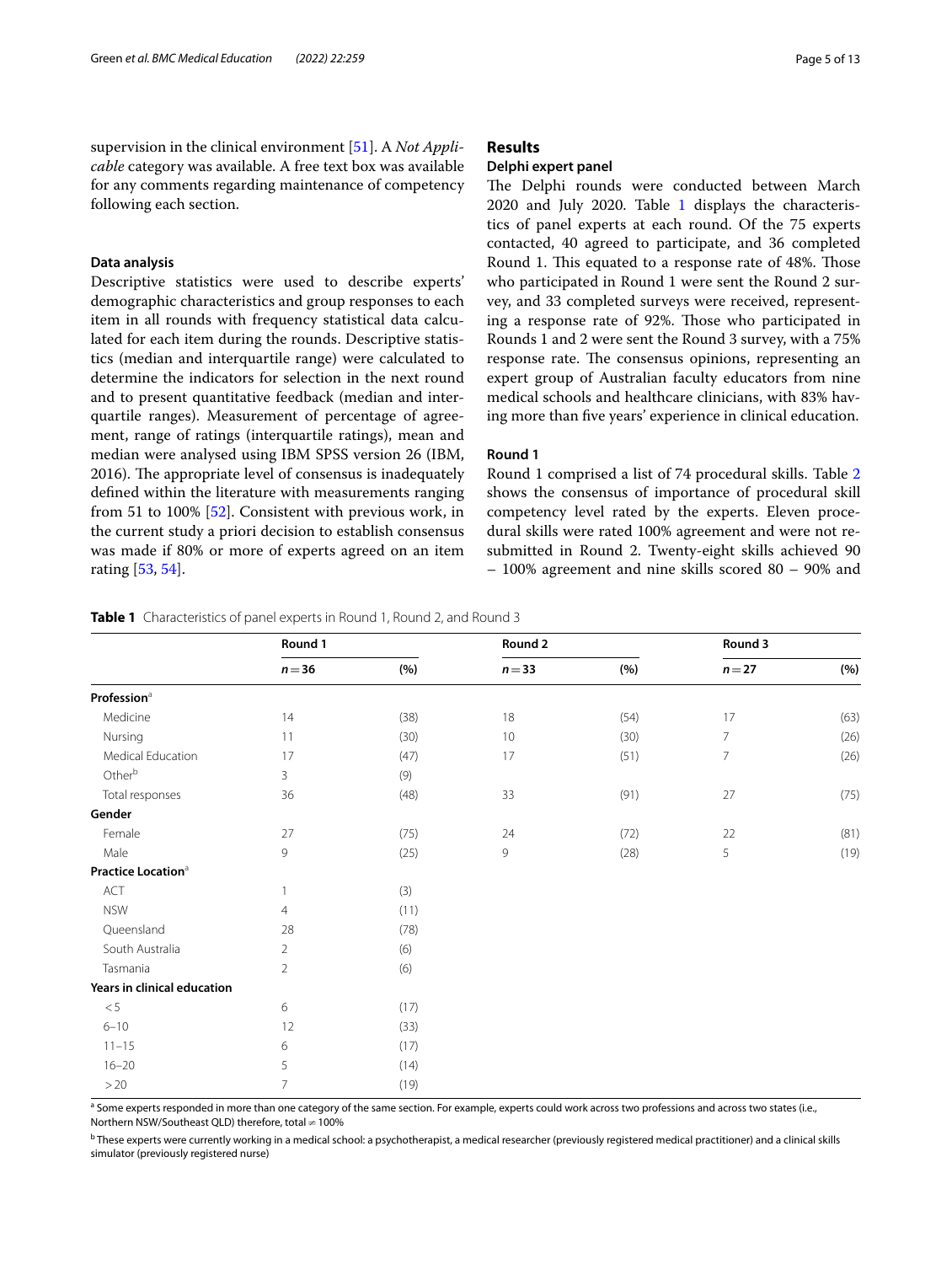<span id="page-5-0"></span>**Table 2** Consensus of importance of procedural skill competency by graduation presented in Round 1, and level of agreement from Round 2

| No              | <b>Procedural Skill</b>                        | Round 1<br>importance <sup>a</sup><br>$n = 36$ | Round 1<br>% agreement | Round 2<br>Mdn<br>importanceb<br>(IQR)<br>$n = 33$ | Round 2<br>M importance <sup>c</sup> (SD) | Round 2<br>% agreement |
|-----------------|------------------------------------------------|------------------------------------------------|------------------------|----------------------------------------------------|-------------------------------------------|------------------------|
|                 | Cardiopulmonary                                |                                                |                        |                                                    |                                           |                        |
| 1               | Advanced life support                          | $\mathbb N$                                    | 48                     | $3(3-5)$                                           | 3.44 (1.26)                               | 47                     |
| $2^c$           | Basic life support                             | Y                                              | 100                    |                                                    |                                           |                        |
| 3               | Cardiopulmonary resuscitation                  | Υ                                              | 100                    |                                                    |                                           |                        |
| 4 <sup>c</sup>  | Electrocardiogram                              | Y                                              | 97                     |                                                    |                                           |                        |
| $5^{\circ}$     | ECG - interpretation                           | Y                                              | 97                     |                                                    |                                           |                        |
| 6 <sup>c</sup>  | Defibrillation                                 | Y                                              | 88                     | $5.5(4-6)$                                         | 5.03(1.19)                                | 84                     |
| $\overline{7}$  | Basic First Aid                                | Y                                              | 97                     |                                                    |                                           |                        |
|                 | Diagnostic/measurement                         |                                                |                        |                                                    |                                           |                        |
| $8^{\rm c}$     | Arterial blood gas                             | Υ                                              | 65                     | $4(3.75-5)$                                        | 4.21 (1.32)                               | 70                     |
| 9 <sup>c</sup>  | Blood culture (peripheral)                     | Υ                                              | 88                     | $5(4-6)$                                           | 5.09(1.06)                                | 85                     |
| 10              | Blood glucose level (BGL)                      | Y                                              | 94                     |                                                    |                                           |                        |
| 11              | Body Mass Index - calculation & interpretation | Υ                                              | 91                     |                                                    |                                           |                        |
| 12              | Doppler arterial assessment                    | $\mathbb N$                                    | 45                     | $4(3-4)$                                           | 3.62(1.18)                                | 60                     |
| 13              | Observations - TPR & BP                        | Υ                                              | 100                    |                                                    |                                           |                        |
| 14              | Pulse oximetry                                 | Υ                                              | 91                     |                                                    |                                           |                        |
| 15 <sup>c</sup> | Urinalysis                                     | Υ                                              | 97                     |                                                    |                                           |                        |
| 75              | Ankle Brachial Index                           |                                                |                        | $4(2-5)$                                           | 3.56 (1.40)                               | 59                     |
|                 | Gastrointestinal                               |                                                |                        |                                                    |                                           |                        |
| 16              | Digital rectal examination                     | Υ                                              | 88                     | $5(4-6)$                                           | 4.91(1.11)                                | 82                     |
| 17              | Nasogastric insertion                          | Y                                              | 82                     | $5(4-6)$                                           | 5.00(0.85)                                | 83                     |
| 18              | Proctoscopy                                    | N                                              | 5                      | $2(1-4)$                                           | 2.59(1.37)                                | 43                     |
| 19              | Sigmoidoscopy                                  | N                                              | $\mathbf 0$            | $2(1-3)$                                           | 2.12(1.20)                                | 35                     |
|                 | Injections/Intravenous                         |                                                |                        |                                                    |                                           |                        |
| 20              | Central line insertion                         | N                                              | 14                     | $2(2-4)$                                           | 2.71 (1.49)                               | 45                     |
| 21              | Central venous pressure measurement            | N                                              | 34                     | $3(2-4)$                                           | 3.21 (1.45)                               | 53                     |
| 22              | Digital block - toe or finger                  | N                                              | 48                     | $4(3-5)$                                           | 4.18 (1.24)                               | 35                     |
| 23              | Local anaesthetic injection                    | Y                                              | 91                     |                                                    |                                           |                        |
| 24 <sup>c</sup> | Intramuscular injection                        | Y                                              | 100                    |                                                    |                                           |                        |
| 25 <sup>c</sup> | Peripheral intravenous cannulation& infusion   | Υ                                              | 97                     |                                                    |                                           |                        |
| 26 <sup>c</sup> | Subcutaneous injection                         | Υ                                              | 97                     |                                                    |                                           |                        |
| 27 <sup>c</sup> | Venepuncture                                   | Υ                                              | 94                     |                                                    |                                           |                        |
| 28              | Blood transfusion procedure                    | N                                              | 57                     | 5 (4–6)                                            | 4.68 (1.43)                               | 78                     |
| 29              | Ultrasound guided venous access                | Ν                                              | 45                     | $4(3-5)$                                           | 3.88 (1.27)                               | 65                     |
| 30              | Prescription of IV fluids                      | Υ                                              | 91                     |                                                    |                                           |                        |
| 76 <sup>d</sup> | PICC line                                      |                                                |                        | $2(2-4)$                                           | 2.71(1.32)                                |                        |
| 77 <sup>d</sup> | Portacath insertion                            |                                                |                        | $4(2.75-5)$                                        | 3.71 (1.55)                               |                        |
|                 | Ophthalmic/ENT                                 |                                                |                        |                                                    |                                           |                        |
| 31              | Foreign body removal - ear or nose             | Ν                                              | 68                     | $5(4-5)$                                           | 4.58 (1.09)                               | 75                     |
| 32              | Eyelid eversion                                | Ν                                              | 68                     | $5(4-6)$                                           | 4.79 (1.11)                               | 80                     |
| 33              | Ophthalmoscopy                                 | Ν                                              | 74                     | $5(4-5)$                                           | 4.58 (1.06)                               | 76                     |
| 34              | Otoscopy                                       | Υ                                              | 88                     | $5(5-6)$                                           | 5.18(0.85)                                | 86                     |
| 35              | Posterior nasal pack insertion for epistaxis   | Ν                                              | 54                     | $4(3-5)$                                           | 4(1.15)                                   | 66                     |
| 36              | Slit lamp use                                  | Ν                                              | 51                     | $4(3-5)$                                           | 4.15(1.15)                                | 69                     |
| Respiratory     |                                                |                                                |                        |                                                    |                                           |                        |
| 37 <sup>c</sup> | Basic airway management                        | Y                                              | 100                    |                                                    |                                           |                        |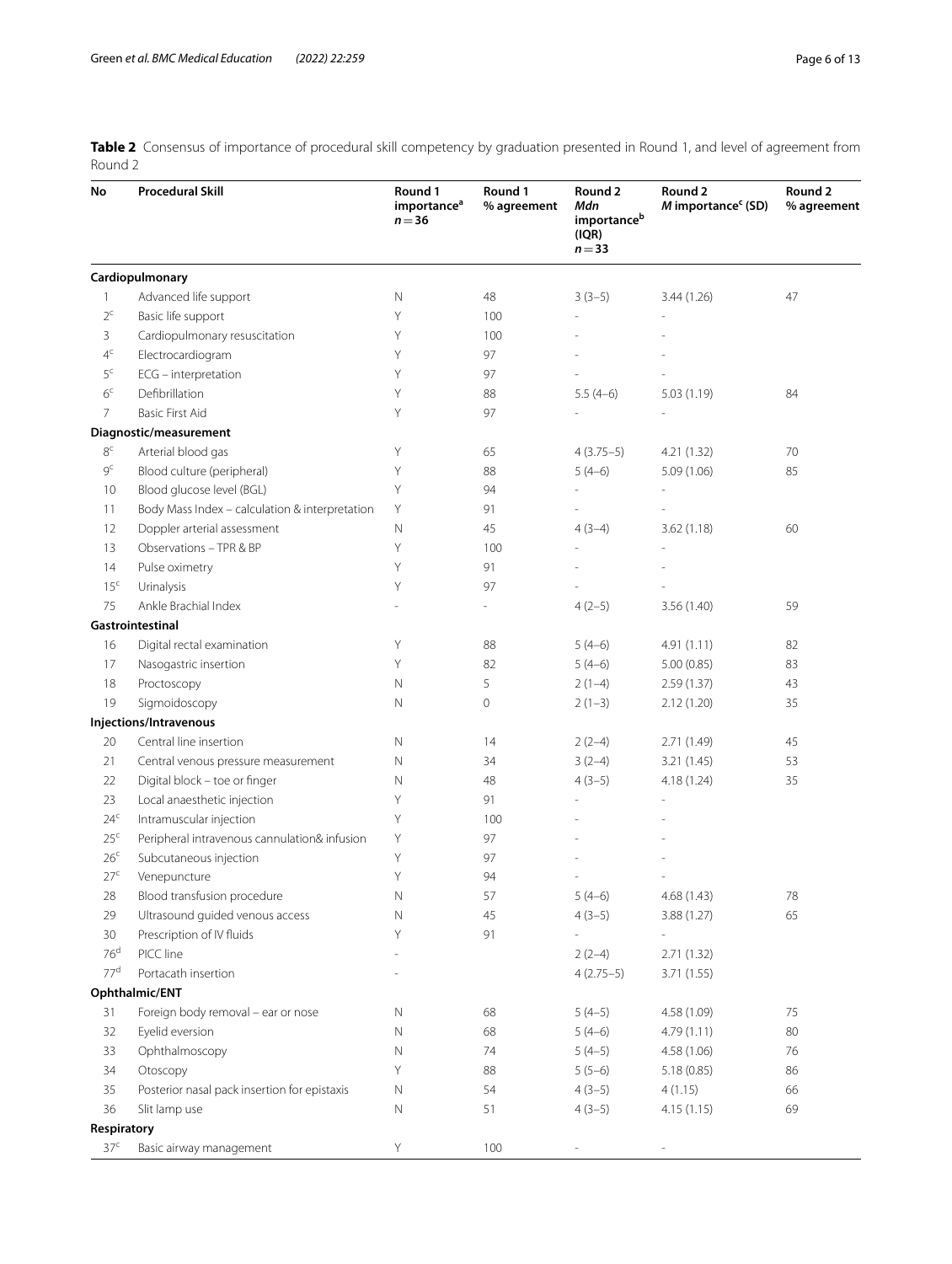# **Table 2** (continued)

| No              | <b>Procedural Skill</b>                           | Round 1<br>importance <sup>a</sup><br>$n = 36$ | Round 1<br>% agreement | Round 2<br>Mdn<br>importanceb<br>(IQR)<br>$n = 33$ | Round 2<br>M importance <sup>c</sup> (SD) | Round 2<br>% agreement |
|-----------------|---------------------------------------------------|------------------------------------------------|------------------------|----------------------------------------------------|-------------------------------------------|------------------------|
| 38              | Use of equipment e.g., asthma inhalers            | Υ                                              | 100                    |                                                    |                                           |                        |
| 39 <sup>c</sup> | Laryngeal mask airway                             | Υ                                              | 80                     | $5(4-6)$                                           | 4.61(1.62)                                | 77                     |
| 40              | Peak flow function testing                        | Υ                                              | 94                     |                                                    |                                           |                        |
| 41              | Pleural biopsy                                    | N                                              | 5                      | $2(1-3)$                                           | 2.09(1.47)                                | 35                     |
| 42              | Spirometry                                        | Y                                              | 82                     | $5(4-6)$                                           | 4.61(1.62)                                | 77                     |
| 43              | Use of equipment e.g., oxygen delivery devices    | Y                                              | 97                     |                                                    |                                           |                        |
| 44 <sup>c</sup> | Guedel airway insertion                           | Υ                                              | 85                     | $5(4-5)$                                           | 4.64(1.14)                                | 77                     |
| 45              | Bag & mask ventilation                            | Υ                                              | 97                     | ÷,                                                 |                                           |                        |
| 46              | Endotracheal placement                            | N                                              | 31                     | $3(2-5)$                                           | 3.45 (1.56)                               | 57                     |
| 78 <sup>d</sup> | Nasopharyngeal airway                             |                                                |                        | $5(4-6)$                                           | 4.7(1.38)                                 | 78                     |
| 79 <sup>d</sup> | Supraglottic airway                               |                                                |                        | $4(3-5)$                                           | 4.06(1.52)                                | 68                     |
| 80 <sup>d</sup> | Maintaining an artificial airway e.g., suctioning |                                                |                        | $5(4-6)$                                           | 5(1.30)                                   | 83                     |
| <b>Surgical</b> |                                                   |                                                |                        |                                                    |                                           |                        |
| 47 <sup>c</sup> | Asepsis - wound care and management               | Υ                                              | 100                    |                                                    |                                           |                        |
| 48              | Aspiration                                        | N                                              | 60                     | $4(3.5-5)$                                         | 4.06(1.14)                                | 68                     |
| 49              | Infection control - PPE                           | Y                                              | 100                    | $6(6-6)$                                           | 6(.00)                                    | 100                    |
| 50              | Skin biopsy - shave, punch & excisional           | N                                              | 54                     | $4(3-5)$                                           | 4 1.44)                                   | 66                     |
| 51 <sup>c</sup> | Suture insertion                                  | Y                                              | 100                    |                                                    |                                           |                        |
| 52              | Suture removal                                    | Y                                              | 97                     |                                                    |                                           |                        |
| 53              | Scrub, gown & glove                               | Y                                              | 100                    |                                                    |                                           |                        |
| <b>Trauma</b>   |                                                   |                                                |                        |                                                    |                                           |                        |
| 54              | Chest drain insertion                             | N                                              | 22                     | $3(2-4)$                                           | 3.27 (1.35)                               | 54                     |
| 55              | Glasgow coma scale                                | Υ                                              | 100                    | $\overline{\phantom{a}}$                           |                                           |                        |
| 56              | Joint aspiration                                  | N                                              | 20                     | $3(2-4)$                                           | 3.12(1.11)                                | 52                     |
| 57              | Laceration repair                                 | Υ                                              | 85                     | $5(5-6)$                                           | 5.27(.80)                                 | 88                     |
| 58              | Lumbar puncture                                   | N                                              | 34                     | $3(2-5)$                                           | 3.26(1.45)                                | 54                     |
| 59              | Plaster cast/splint limb immobilisation           | Υ                                              | 91                     | ÷,                                                 |                                           |                        |
| 60              | Removal of foreign body e.g., fishhook or glass   | $\mathbb N$                                    | 74                     | $5(4-5)$                                           | 4.67 (1.02)                               | 78                     |
| 81 <sup>d</sup> | Intraosseous insertion                            |                                                |                        | $4(2-5)$                                           | 3.88 (1.64)                               | 65                     |
| 82 <sup>d</sup> | Staples/glue for wound closure                    |                                                |                        | $6(5-6)$                                           | 5.27(.94)                                 | 88                     |
| 83 <sup>d</sup> | Dislocation                                       |                                                |                        | $4(4-5)$                                           | 4.42 (1.09)                               | 74                     |
| Urogenital      |                                                   |                                                |                        |                                                    |                                           |                        |
| 61              | Cystoscopy                                        | N                                              | 5                      | $1(1-3)$                                           | 2(1.32)                                   | 33                     |
| 62              | Paraphimosis reduction                            | Ν                                              | 37                     | $3(2-5)$                                           | 3.27(1.61)                                | 54                     |
| 63              | Suprapubic catheterisation                        | $\mathbb N$                                    | 25                     | $3(2.5-4)$                                         | 3.24 (1.32)                               | 54                     |
| 64 <sup>c</sup> | Urethral catheterisation - female                 | Υ                                              | 97                     | $5.45(5-6)$                                        | 6(1.03)                                   | 100                    |
| 65 <sup>c</sup> | Urethral catheterisation - male                   | Υ                                              | 97                     | $5.45(5-6)$                                        | 6(1.03)                                   | 100                    |
| $84^d$          | Bladder scan                                      |                                                |                        | $5(3-6)$                                           | 4.3(1.81)                                 | 72                     |
|                 | <b>Women's Health</b>                             |                                                |                        |                                                    |                                           |                        |
| 66              | Abdominal palpation in pregnancy                  | Υ                                              | 91                     | $\overline{\phantom{a}}$                           | i.                                        |                        |
| 67              | Abdominal ultrasound                              | Ν                                              | 51                     | $4(2-5)$                                           | 3.45 (1.52)                               | 57                     |
| 68              | Cardiotocography (CTG)                            | Ν                                              | 60                     | $4(3-5)$                                           | 4.15 (1.33)                               | 69                     |
| 69              | Pregnancy urine testing                           | Υ                                              | 100                    | $\overline{\phantom{a}}$                           | $\frac{1}{2}$                             |                        |
| 70              | Vaginal/pelvic examination                        | Υ                                              | 94                     | $\overline{\phantom{a}}$                           | $\frac{1}{2}$                             |                        |
| 71              | Vaginal birth                                     | N                                              | 65                     | $5(4-6)$                                           | 4.76(1.15)                                | 79                     |
| 72              | Speculum & pelvic examination                     | Υ                                              | 88                     | $5(5-6)$                                           | 5.18(.92)                                 | 86                     |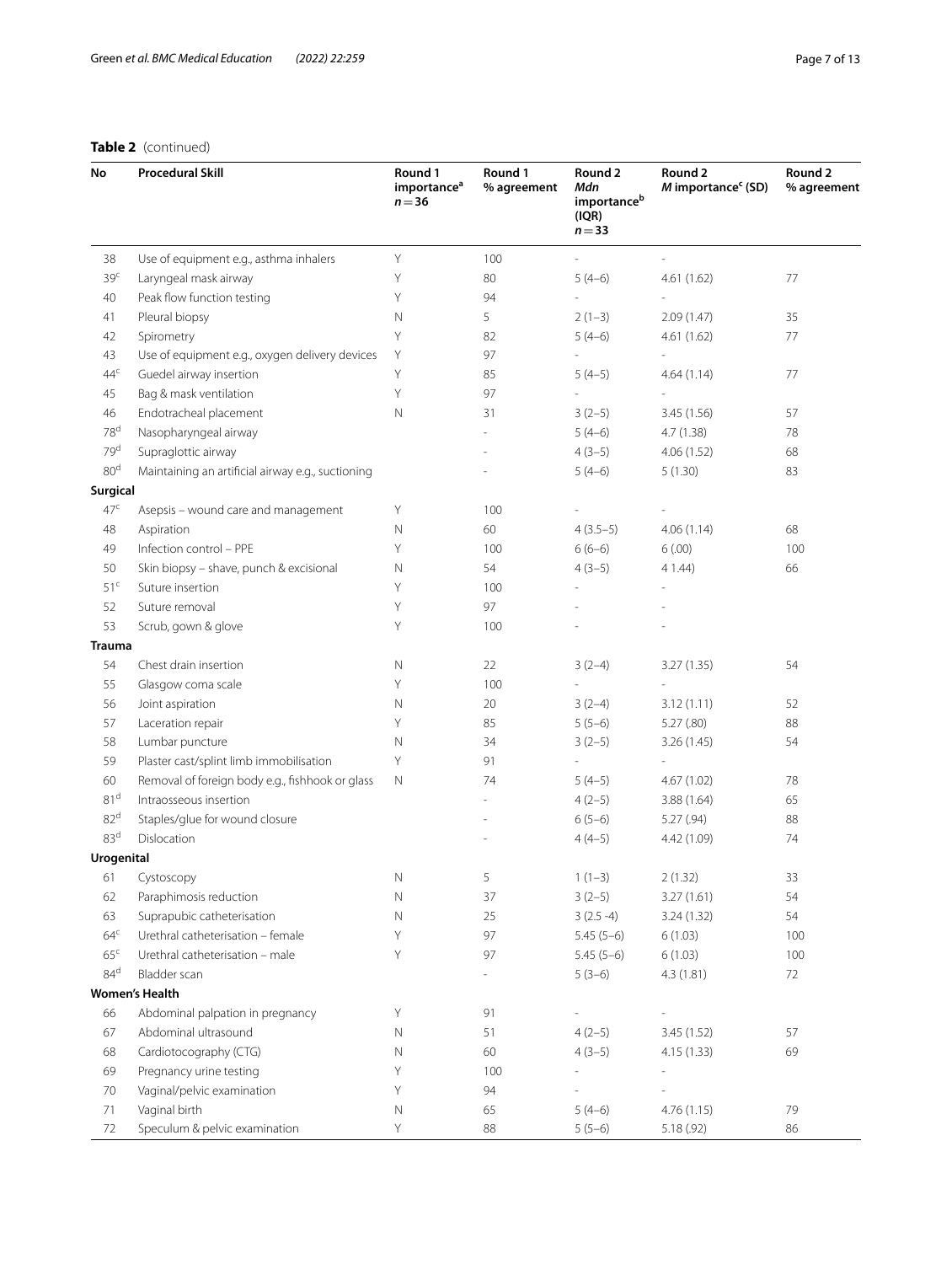# **Table 2** (continued)

| No              | <b>Procedural Skill</b> | Round 1<br>importance <sup>a</sup><br>$n = 36$ | Round 1<br>% agreement | Round 2<br>Mdn<br>importance <sup>b</sup><br>(IQR)<br>$n = 33$ | Round 2<br>$M$ importance <sup>c</sup> (SD) | Round 2<br>% agreement |
|-----------------|-------------------------|------------------------------------------------|------------------------|----------------------------------------------------------------|---------------------------------------------|------------------------|
| 73              | Cervical screening test | v                                              | 85                     | $5(4.5-6)$                                                     | 5.06(.90)                                   | 84                     |
| 74              | Breast examination      | v                                              | 94                     | ۰                                                              | $\overline{\phantom{a}}$                    |                        |
| 85 <sup>d</sup> | Endocervical screen     |                                                | $\sim$                 | $5(4.5-6)$                                                     | 5.06(.90)                                   | 84                     |

<sup>a</sup> Y  $=$  Yes, N  $=$  No, U  $=$  Unsure

 $^{\rm b}$  1  $=$  Not at all important, 2  $=$  Low importance, 3  $=$  Slightly important, 4  $=$  Moderately important, 5  $=$  Very important, 6  $=$  Extremely important

<sup>c</sup> Included in MDANZ Guidance Statement 2020

<sup>d</sup> Included due to expert recommendations from Round 1

 $M$ ean of 4.8 $-80%$ 

were re-presented in Round 2 for stability of scoring. The specialist categories of ophthalmoscopy, women's health and urogenital scored the lowest agreement (see Table [2](#page-5-0) for the procedural skills not re-submitted in Round 2). Following analysis of experts' suggestions and reconciliation with the MDANZ guidance statement [\[50\]](#page-12-10) 21 skills were added, and one removed as it was not a procedural skill according to the defnition of a procedural skill (prescription of intravenous fuids). Additionally, six skills were combined, namely, male and female catheterisation were combined into one skill, perform and interpret an ECG were combined into one skill, and maintaining an airway and basic airway management was combined.

#### **Round 2**

In Round 2, 54 procedures were considered by the experts who identifed 25 procedures as being *very or extremely important* for medical students' competency (see Table [2](#page-5-0)). Fourteen procedures did not establish consensus in importance, 12 were identifed as having *slight or low importance* and one (cystoscopy) was ranked as *not at all important*. One procedure in the newly published MDANZ guidance [\[50](#page-12-10)], arterial blood gas, was included in Rounds 2 and 3 although not considered important in Round 1 but was deemed to require consideration. No further procedures were recommended after the first round. The importance of medical students demonstrating maintenance of competency of all

procedures was rated on the 6-point Likert scale with a mean of 5.03. Some form of maintenance program was identifed by 55% of the experts, with the majority creating a pre-intern program of between 3–5 procedures. The question about the intervals of a maintenance programme of procedural skills to be assessed/reviewed was variably reported as between every 6 months to annually and prior to graduation as shown in Table [3](#page-7-0).

# **Round 3**

An individual summary of the Round 2 median scores for each procedural competency plus the median group results were provided separately to each participant prior to the Round 3 survey. Round 3 explored the level of importance of maintenance for the fnal set of core procedural skill and the level of maintenance (i.e., observer, novice, competent, proficient). Table  $4$  shows that  $41$ procedural skills were considered to require maintenance at a profcient or competent level, 14 with 100% agreement. Four procedures achieved between 70—77% agreement but did not establish the threshold for consensus in maintenance of competency. The levels of maintenance showed variability in the selections.

# **Discussion**

The purpose of this Delphi study was to identify core procedural competencies for Australian medical students and to establish the level of importance of maintenance

<span id="page-7-0"></span>**Table 3** Importance of maintaining competency in procedural skills and interval to maintain competency

| Importance of maintaining competency                         | М              | Median     | Median response in importance scale <sup>a</sup> | <b>IQR</b>              |
|--------------------------------------------------------------|----------------|------------|--------------------------------------------------|-------------------------|
| $N = 33$                                                     | 5.03           |            | Very important                                   | 5.6                     |
| Interval of maintaining competency at level<br>of proficient | Every 6 months | Every year | Immediately prior to graduation                  | All of the<br>intervals |
| Frequency (%)                                                | 3(11)          | 13 (48)    | 18 (66)                                          | 4(14)                   |

1=Not at all important, 2=Low importance, 3=Slightly important, 4=Moderately important, 5=Very important, 6=Extremely important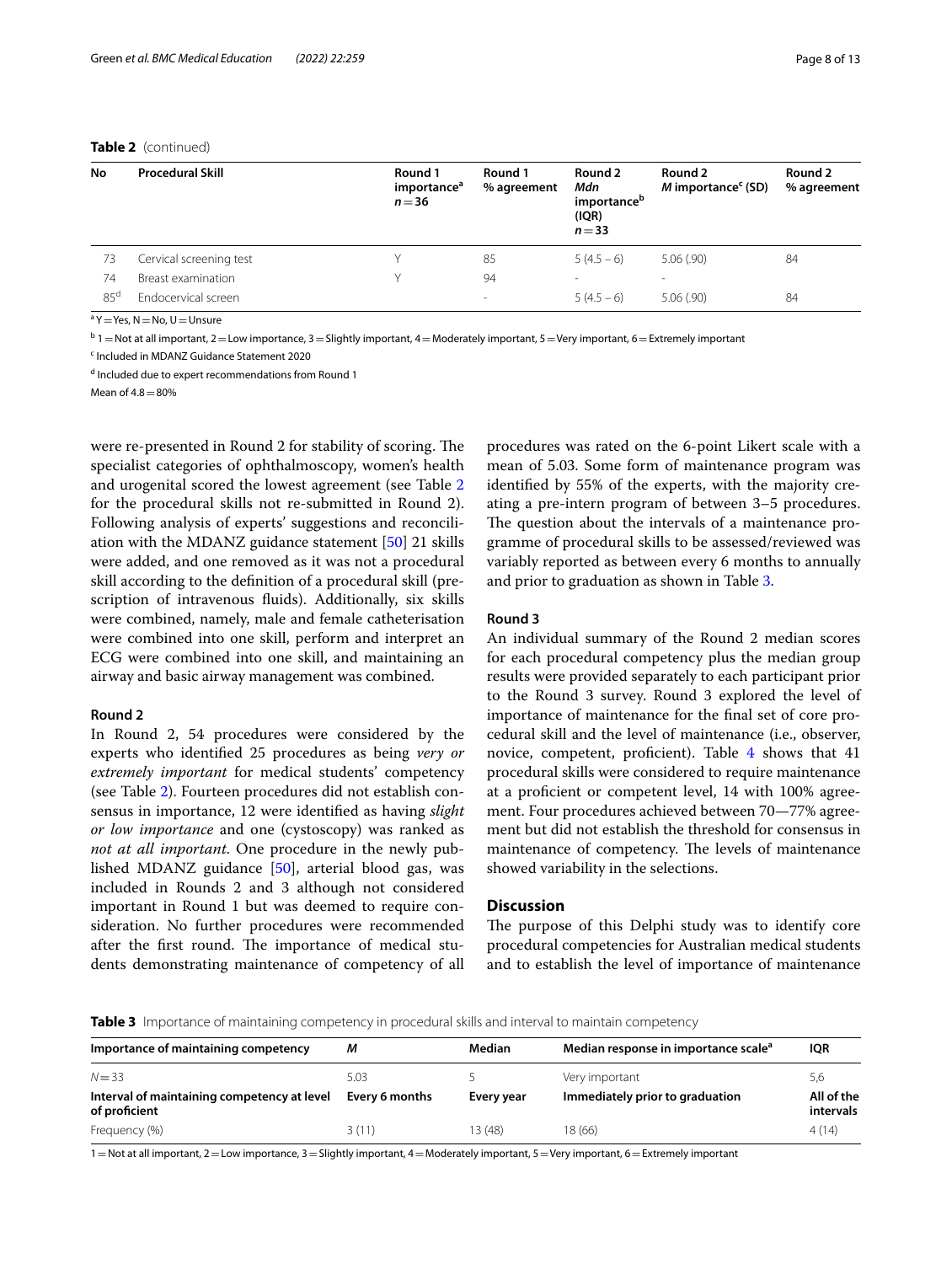<span id="page-8-0"></span>**Table 4** Level of importance and agreement of maintenance of procedural skill presented in Round 2, and level of maintenance from Round 3 listed in order of importance

|    | No Procedural Skill                               | R <sub>2</sub><br>Mdn<br>maintenance <sup>a</sup><br>(IQR) | R <sub>2</sub><br>M maintenance <sup>a</sup> (SD) | R <sub>2</sub> | R <sub>3</sub><br>% agreement maintenance <sup>b</sup> | R3<br>% agreement level <sup>c</sup> (%) | R <sub>3</sub>                                                      |
|----|---------------------------------------------------|------------------------------------------------------------|---------------------------------------------------|----------------|--------------------------------------------------------|------------------------------------------|---------------------------------------------------------------------|
| 2  | Basic life support                                |                                                            |                                                   |                | Y                                                      | 100                                      | $O(O)$ , N $(7)$ , C $(30)$ , <b>P (63)</b>                         |
| 3  | Cardiopulmonary resus-<br>citation                |                                                            |                                                   |                | Y                                                      | 100                                      | $O(0)$ , N (4), <b>C (55)</b> , P (41)                              |
| 13 | Observations - TPR & BP                           | $\overline{a}$                                             |                                                   |                | Y                                                      | 100                                      | $O(4)$ , N $(0)$ , C $(22)$ , <b>P<math>(74)</math></b>             |
| 14 | Pulse oximetry                                    |                                                            |                                                   |                | Y                                                      | 100                                      | $O(4)$ , N $(0)$ , C $(22)$ , <b>P (74)</b>                         |
| 23 | Local anaesthetic injec-<br>tion                  |                                                            |                                                   |                | Y                                                      | 100                                      | $O(0)$ , N (26), <b>C (41)</b> , P (33)                             |
| 24 | Intramuscular injection                           |                                                            |                                                   |                | Y                                                      | 100                                      | $O(0)$ , N (11), C (41), <b>P (48)</b>                              |
| 26 | Subcutaneous injection                            |                                                            |                                                   |                | Y                                                      | 100                                      | $O(7)$ , N $(7)$ , C $(41)$ , <b>P (45)</b>                         |
| 43 | Use of equipment e.g.,<br>oxygen delivery devices |                                                            |                                                   |                | Υ                                                      | 100                                      | $O(0)$ , N (7), <b>C (56)</b> , P (37)                              |
| 45 | Bag & mask ventilation                            |                                                            |                                                   |                | Y                                                      | 100                                      | $O(0)$ , N (15), <b>C (45)</b> , P (40)                             |
| 47 | Asepsis - wound care &<br>management              | L,                                                         |                                                   |                | Y                                                      | 100                                      | $O(0)$ , N $(7)$ , C $(45)$ , <b>P <math>(48)</math></b>            |
| 49 | Infection control-PPE                             | $6(6-6)$                                                   | 6(.00)                                            | 100            | Υ                                                      | 100                                      | $O(0)$ , N (4), C (44), <b>P (52)</b>                               |
| 51 | Suture insertion                                  |                                                            |                                                   |                | Y                                                      | 100                                      | $O(0)$ , N (7), <b>C (55)</b> , P (37)                              |
| 53 | Scrub, gown & glove                               |                                                            |                                                   |                | Y                                                      | 100                                      | $O(0)$ , N (4), C (41), <b>P (55)</b>                               |
| 55 | Glasgow coma scale                                |                                                            |                                                   |                | Y                                                      | 100                                      | $O(0)$ , N $(7)$ , C $(45)$ , <b>P (48)</b>                         |
| 4  | Electrocardiogram (ECG)                           | $\frac{1}{2}$                                              |                                                   |                | Y                                                      | 96.3                                     | $O(0)$ , N (7), <b>C (52),</b> P (37)<br>NA (4)                     |
| 6  | Defibrillation                                    | $5.5(4-6)$                                                 | 5.03(1.19)                                        |                | Y                                                      | 96.3                                     | $U(4)$ , O (4), N (18), <b>C (48),</b><br>P(26)                     |
| 7  | Basic First Aid                                   |                                                            |                                                   |                | Y                                                      | 96.3                                     | $O(0)$ , N $(0)$ , C $(37)$ , <b>P<math>(60)</math>,</b><br>NA (3)  |
| 10 | Blood glucose level (BGL)                         |                                                            |                                                   |                | Y                                                      | 96.3                                     | $O(4)$ , N $(0)$ , C $(37)$ , <b>P<math>(59)</math></b>             |
| 27 | Venepuncture                                      |                                                            |                                                   |                | Y                                                      | 96.3                                     | $O(0)$ , N (15), C (26), <b>P (55),</b><br>NA(4)                    |
| 37 | Basic airway manage-<br>ment                      |                                                            |                                                   |                | Y                                                      | 96.3                                     | $O(0)$ , N (11), C (37), <b>P (48),</b><br>NA(4)                    |
| 38 | Use of equipment e.g.,<br>asthma inhalers         |                                                            |                                                   |                | Y                                                      | 96.3                                     | $O(0)$ , N (4), <b>C (48),</b> P (44),<br>NA (4)                    |
| 52 | Suture removal                                    |                                                            |                                                   |                | Y                                                      | 96.3                                     | $O(0)$ , N (11), C (26), <b>P (59),</b><br>NA (4)                   |
| 64 | Urethral catheterisation<br>- female              | $5.45(5-6)$                                                | 6(1.03)                                           |                | Y                                                      | 96.3                                     | $O(0)$ , N (22), <b>C (52),</b> P (26)                              |
| 74 | Breast examination                                |                                                            |                                                   |                | Y                                                      | 96.3                                     | $O$ (0), N (22), <b>C (48),</b> P (26),<br>NA (4)                   |
| 25 | Peripheral intravenous<br>cannulation & infusion  |                                                            |                                                   |                | Υ                                                      | 92.6                                     | $O(4)$ , N (15), C (33), <b>P (40),</b><br>NA(7)                    |
| 34 | Otoscopy                                          | $5(5-6)$                                                   | 5.18(.84)                                         |                | Y                                                      | 92.6                                     | $O(4)$ , N (11), <b>C (59),</b> P (26)                              |
| 57 | Laceration repair                                 | $5(5-6)$                                                   | 5.27 (.80)                                        |                | Y                                                      | 92.6                                     | $O$ (0), N (30), <b>C (52),</b> P (15),<br>NA (3)                   |
| 65 | Urethral catheterisation<br>- male                | $5.45(5-6)$                                                | 6(1.03)                                           |                | Y                                                      | 92.6                                     | $O(0)$ , N (22), <b>C (56),</b> P (18),<br>NA(4)                    |
| 9  | Blood culture (periph-<br>eral)                   | $5(4-6)$                                                   | 5.09(1.06)                                        |                | Υ                                                      | 88.9                                     | $O(4)$ , N (18), C (33), <b>P (37),</b><br>NA (8)                   |
| 15 | Urinalysis                                        |                                                            |                                                   |                | Υ                                                      | 88.9                                     | $O(0)$ , N $(0)$ , C $(26)$ , <b>P<math>(63)</math>,</b><br>NA (11) |
| 39 | Laryngeal mask airway                             | $5(4-6)$                                                   | 4.61(1.62)                                        |                | Υ                                                      | 88.9                                     | $O(7)$ , N (26), <b>C (48),</b> P (15),<br>NA (4)                   |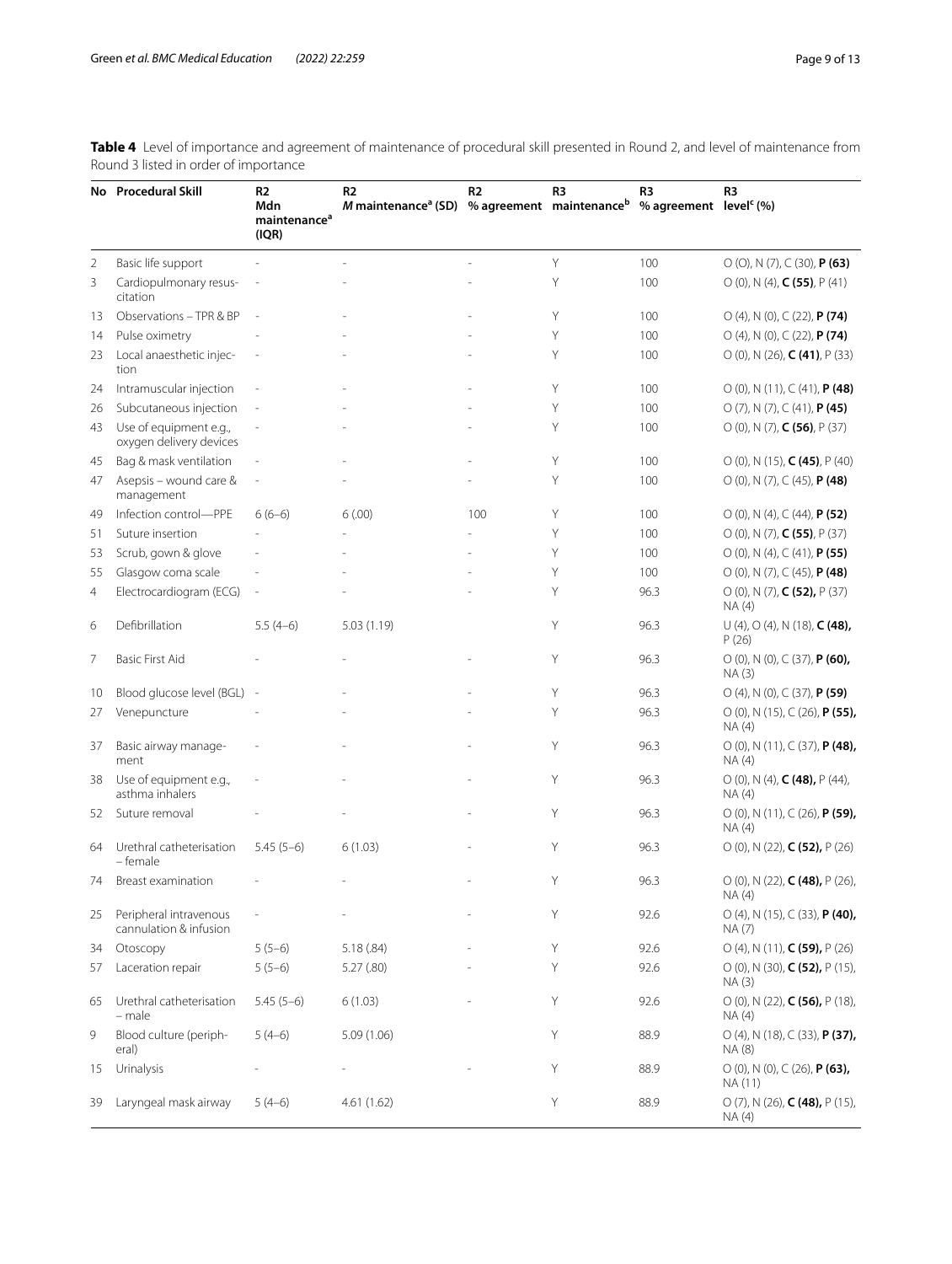# **Table 4** (continued)

|    | No Procedural Skill                                 | R <sub>2</sub><br>Mdn<br>maintenance <sup>a</sup><br>(IQR) | R <sub>2</sub><br>M maintenance <sup>a</sup> (SD) | R <sub>2</sub> | R <sub>3</sub><br>% agreement maintenance % agreement level (%) | R <sub>3</sub> | R <sub>3</sub>                                                       |
|----|-----------------------------------------------------|------------------------------------------------------------|---------------------------------------------------|----------------|-----------------------------------------------------------------|----------------|----------------------------------------------------------------------|
| 44 | Guedel airway insertion                             | $5(4-5)$                                                   | 4.64(1.14)                                        |                | Y                                                               | 88.9           | $O(4)$ , N $(7)$ , C $(41)$ , P $(41)$ ,<br>NA (7)                   |
| 82 | Staples/glue for wound<br>closure                   | $6(5-6)$                                                   | 5.27 (.94)                                        |                | Y                                                               | 88.9           | $O(4)$ , N (22), <b>C (40),</b> P (26),<br>NA (8)                    |
| 66 | Abdominal palpation in<br>pregnancy                 |                                                            |                                                   |                | Y                                                               | 88.9           | $O(0)$ , N (18), <b>C (52),</b> P (26),<br>NA(4)                     |
| 70 | Vaginal/pelvic examina-<br>tion                     |                                                            |                                                   |                | Υ                                                               | 88.9           | $O(4)$ , N (33), <b>C (44),</b> P (15),<br>NA(4)                     |
| 71 | Vaginal birth                                       | $5(4-6)$                                                   | 4.76(1.15)                                        |                | Υ                                                               | 88.9           | $O(11)$ , <b>N (59),</b> $C(30)$ , $P(0)$                            |
| 11 | Body Mass Index - calcu-<br>lation & interpretation |                                                            |                                                   |                | Υ                                                               | 85.2           | $O(0)$ , N $(7)$ , C $(11)$ , <b>P (66),</b><br>NA (14)              |
| 16 | Digital rectal examina-<br>tion                     | $5(4-6)$                                                   | 4.91(1.11)                                        |                | Y                                                               | 85.2           | $O(0)$ , N (22), <b>C (40),</b> P (30),<br>NA (8)                    |
| 69 | Pregnancy urine testing                             |                                                            |                                                   |                | Y                                                               | 85.2           | $O(4)$ , N $(4)$ , C $(30)$ , <b>P <math>(48)</math>,</b><br>NA (14) |
| 73 | Cervical screening test                             | $5(4.5-6)$                                                 | 5.06(.90)                                         |                | Υ                                                               | 85.2           | $O(0)$ , N (33), <b>C (44),</b> P (11)                               |
| 8  | Arterial blood gas                                  | $4(3.75-5)$                                                | 4.21(1.32)                                        |                | Υ                                                               | 81.5           | $O(15)$ , N (22), <b>C (37),</b> P<br>$(19)$ , NA $(7)$              |
| 17 | Nasogastric insertion &<br>safe placement           | $5(4-6)$                                                   | 5.00(1.43)                                        |                | Y                                                               | 81.5           | $O(4)$ , N (26), <b>C (44),</b> P (15),<br>NA (11)                   |
| 40 | Peak flow function<br>testing                       |                                                            |                                                   |                | $\mathsf{N}$                                                    | 77.8           | $O(0)$ , N (15), <b>C (44),</b> P (30),<br>NA (11)                   |
| 42 | Spirometry                                          | $5(4-6)$                                                   | 4.61(1.62)                                        |                | $\mathsf{N}$                                                    | 74.1           | $O(0)$ , N (30), <b>C (33),</b> P (22),<br>NA (15)                   |
| 59 | Plaster cast/splint limb<br>immobilisation          |                                                            |                                                   |                | $\mathsf{N}$                                                    | 74.1           | $O(4)$ , N (44), C (33), P (7),<br>NA (12)                           |
| 32 | Eyelid eversion                                     | $5(4-6)$                                                   | 4.79(1.11)                                        |                | $\mathsf{N}$                                                    | 70.4           | $O(8)$ , N (22), <b>C (33),</b> P (22),<br>NA (15)                   |

<sup>a</sup> 1 = Not at all important, 2 = Low importance, 3 = Slightly important, 4 = Moderately important, 5 = Very important, 6 = Extremely important

<sup>b</sup> Y = Yes, N = No, U = Unsure

<sup>c</sup> O = Observer, N = Novice, C = Competent, P = Proficient, U = Unsure, NA = Not applicable

of such skills. To our knowledge, this is the frst study to explore and achieve consensus on the requirement to maintain competency in identifed procedural skills and to what level, in the Australian context. We deployed a three-round Delphi technique resulting in a fnal list of 46 procedural skills representing the consensus opinion of an expert group of Australian faculty educators and healthcare clinicians. Importantly, experts agreed on the importance of competence, acknowledged that skills decay and that continued practice is required to maintain competency.

Our fndings provide critical information about the essential procedural skills integral to the Clinical Practice domain of Australian medical curricula. Importantly, they reveal agreement to ensure graduates are able to: *select and perform safely a range of common procedural skills* as required by the AMC [\[1](#page-11-0)]. Reconciling our fndings with other guidelines/catalogues reveals general agreement. All procedures on the MDANZ guidance statement of clinical practice [\[50\]](#page-12-10) achieved consensus in our study (i.e., they are within the listed 46 skills). We also established consensus for other skills e.g., vaginal birth, otoscopy, breast examination, and insertion of a Guedel airway. Such diferences may refect changes in the roles of medical students and interns since the Australian Junior Doctor Framework was published in 2009 [[6\]](#page-11-4). There was agreement that procedures such as intravenous drug administration, diagnosis of pregnancy, corneal and foreign body removal and skin lesion excision should remain at an intern role level [\[6](#page-11-4)].

Our fndings concur with all recommended practical skills and procedures from the UK's GMC revised 2019 list [[8](#page-11-6)] and the majority of the clinical-practical skills in the German National competency-based learning objective catalog medicine [\[15](#page-11-13)] and the Dutch nested EPAs [[55\]](#page-12-15). Surprisingly, the GMC graduate outcomes list of practical skills does not feature basic life support or cardiorespiratory procedures although most UK medical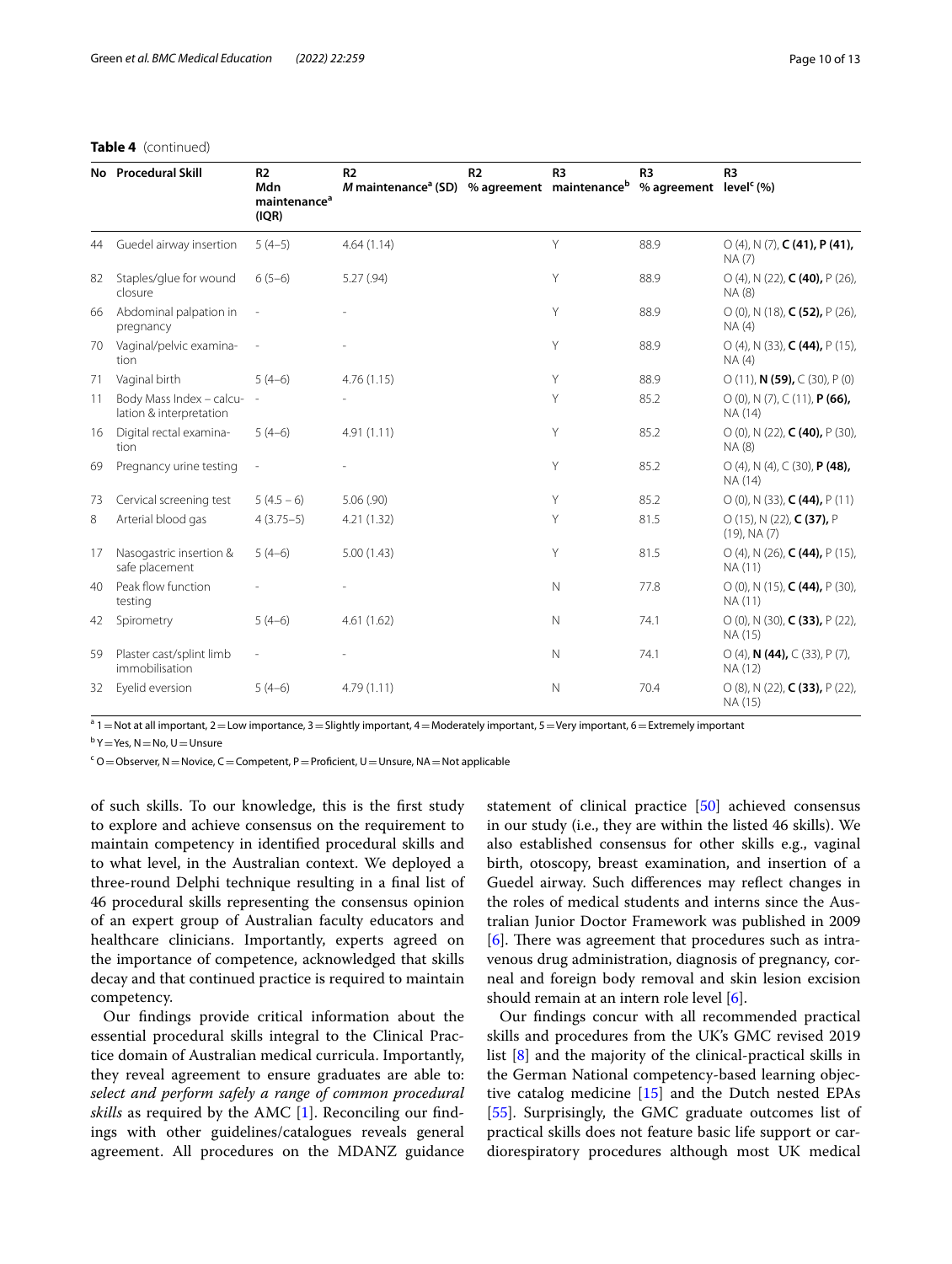schools do provide some form of compulsory life support training  $[56]$  $[56]$ . The number of practical skills and procedures that a UK graduate must know and be able to do has reduced from 32 practical procedures in 2014 (to 23 in 2019) [\[8](#page-11-6)].

In Australia, upon successful completion of an accredited medical program, graduates complete a mandatory internship year. Interns may demonstrate procedural lapses and/or practice areas of risk which must be remediated prior to full registration  $[57]$  $[57]$ . There are, however, no Australian national requirements to demonstrate procedural competency for registration. By comparison, in other countries regulatory bodies provide a clear catalogue of practical skills and procedures accompanied by minimum levels of proficiency for safe practice [\[58](#page-12-18)]. Signifcantly, our fndings highlight that experts view maintenance of competency as essential for professional growth and confdence, and for the safety of patients [\[22](#page-11-18)]. We hope the fndings from the present study become the catalyst for further research exploring factors that beneft students understanding of maintenance of procedural skills.

The present study has some limitations. Thirty-six skills did not reach consensus from our expert panel. For example, lumbar puncture, proctoscopy and sigmoidoscopy, central line insertion, endotracheal placement, fell short of reaching 80% consensus, which does concur with previous studies  $[24, 59]$  $[24, 59]$  $[24, 59]$ . There are several reasons why this might be the case. We were specifcally interested in preparation of students for learning on a continuum to achieve and maintain competency in the Clinical Practice domain of Australian medical curricula. Barr and Grafeo's [\[24](#page-11-20)] study was conducted in US, and Monrouxe et al.'s. [[59](#page-12-19)] study was conducted in UK; therefore, it may be due to diferences across countries. Given that many hospitals have staff to perform dedicated services (e.g., intravenous cannulation and PICC line insertion), it may be that some specialist procedures were not perceived as a competency requirement for medical students. We drew on a national network of academics and clinicians and gathered views from a range of disciplines, however, it is possible that the size and composition of the expert panel may not have been representative of all medical schools and states. Further, our panel comprised of faculty and practicing health care clinicians which may have contributed to unknown expectations of medical students' role in specialty areas such as ophthalmology, urology and women's health and a disproportionate involvement in conveying practical skills in cardiovascular, respiratory and trauma areas.

Medical educators engaged with interest in our consensus study with a high retention of participants in the three rounds, and importantly there exists agreement about the core features of procedural skills training (i.e., skills being taught, level of competency, importance of maintenance). It is not known if this lack of preparedness during internship is due to a decline in practical skills teaching or the maintenance of competency in the curricula of medical students [\[60](#page-12-20)]. Our fndings highlighted areas where there is less certainty in the requirements for medical students' competency related to procedural skills, potentially requiring further exploration to examine this. Furthermore, our fndings support Sawyer's evidence-based framework suggesting the importance of maintaining skill levels [[26](#page-11-22)]. An area of future research is to explore how students are currently maintaining their competence with semi-structured interviews. We are currently undertaking this work.

#### **Conclusions**

The present study used a modified Delphi method to establish consensus of 46 procedural skills to underpin the core competencies required for Australian medical students by graduation. Our fndings support the importance teaching and maintenance of competency in these procedures within the pre-clinical years of medical curricula and beyond, aligning with the change to an outcomes model of competency-based medical education. Our fndings highlight the importance of maintenance to alleviate decay in procedural skills reported in the literature. We suggest that valuing the importance of maintaining skills competency improves patient care and demonstrates attributes of twenty-frst century sustainable medical professionals who work as safe, functional practitioners.

#### **Acknowledgements**

The authors wish to thank Dr Suzanne Gough for her invaluable assistance, and Dr David Waynforth, Dr Gary Hamlin and Professor Peter Jones for early discussions. We also thank the Delphi participants for their time, effort, and expertise, without which this project would not have been possible.

#### **Authors' contributions**

PG developed, planned and carried out the Delphi survey, completed the analyses and drafted the manuscript. EE contributed to the development and planning stages of the Delphi survey, participated in the analyses, and writing of the manuscript. EE and MT contributed extensively to the drafting and critical revision of the manuscript. All authors read and approved the fnal manuscript.

#### **Authors' information**

PG is a PhD candidate, School of Education, Faculty of Humanities and Social Sciences, The University of Queensland, Brisbane, Australia. EE is a Senior Lecturer, School of Education, Faculty of Humanities and Social Sciences, The University of Queensland, Brisbane, Australia. MT is a Senior Lecturer, School of Nursing, Midwifery and Social Work, Faculty of Health and Behavioural Sciences, The University of Queensland, Brisbane, Australia.

#### **Funding**

None.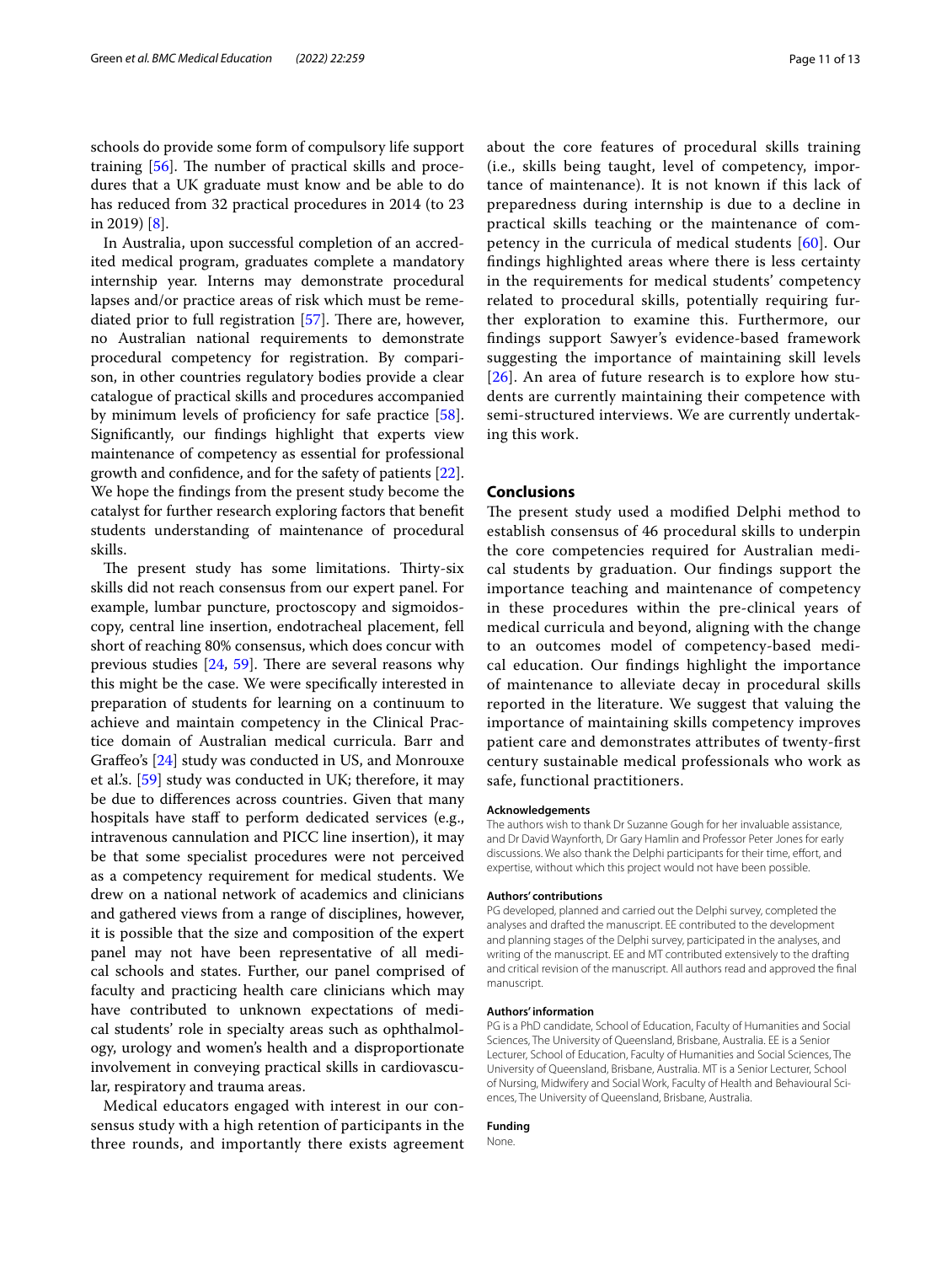#### **Availability of data and materials**

The datasets used and analysed during the current study are available from the corresponding author on reasonable request.

# **Declarations**

#### **Ethics approval and consent to participate**

This project was approved by Bond University's Human Research Ethics Committee protocol no: PG03205. All methods were carried out in accordance with relevant guidelines and regulations. All participants provided informed consent prior to participation and consent to publication.

#### **Consent for publication**

Not applicable.

#### **Competing interests**

The authors declare that they have no competing interests.

#### **Author details**

<sup>1</sup> School of Education, Faculty of Humanities and Social Sciences, The University of Queensland, Brisbane Q 4072, Australia. <sup>2</sup> Faculty of Health Sciences & Medicine, Bond University, Gold Coast Q 4229, Australia. <sup>3</sup> School of Nursing, Midwifery and Social Work, Faculty of Health and Behavioural Sciences, The University of Queensland, Brisbane Q 4072, Australia.

### Received: 23 March 2021 Accepted: 28 March 2022 Published online: 09 April 2022

#### **References**

- <span id="page-11-0"></span>1. Australian Medical Council. Standards for Assessment and Accreditation of Primary Medical Programs by the Australian Medical Council. 2012. [https://www.amc.org.au/wp-content/uploads/2019/10/Standards-for-](https://www.amc.org.au/wp-content/uploads/2019/10/Standards-for-Assessment-and-Accreditation-of-Primary-Medical-Programs-by-the-Australian-Medical-Council-2012.pdf)[Assessment-and-Accreditation-of-Primary-Medical-Programs-by-the-](https://www.amc.org.au/wp-content/uploads/2019/10/Standards-for-Assessment-and-Accreditation-of-Primary-Medical-Programs-by-the-Australian-Medical-Council-2012.pdf)[Australian-Medical-Council-2012.pdf](https://www.amc.org.au/wp-content/uploads/2019/10/Standards-for-Assessment-and-Accreditation-of-Primary-Medical-Programs-by-the-Australian-Medical-Council-2012.pdf).
- <span id="page-11-1"></span>2. Australian Medical Council. Assessment and Accreditation of Medical Schools: Procedures for Assessment and Accreditation of Medical Schools by the Australian Medical Council. 2019.
- <span id="page-11-2"></span>3. Frank JR, Mungroo R, Ahmad Y, Wang M, De Rossi S, Horsley T. Toward a defnition of competency-based education in medicine: a systematic review of published defnitions. Med Teach. 2010;32(8):631–7.
- 4. Dehmer JJ, Amos KD, Farrell TM, Meyer AA, Newton WP, Meyers MO. Competence and confdence with basic procedural skills: the experience and opinions of fourth-year medical students at a single institution. Acad Med. 2013;88(5):682–7.
- <span id="page-11-3"></span>5. McGaghie WC. Mastery Learning: It Is Time for Medical Education to Join the 21st Century. Acad Med. 2015;90:1438–41.
- <span id="page-11-4"></span>6. Confederation of Postgraduate Medical Education Councils. Australian Curriculum Framework for Junior Doctors. 2009.
- <span id="page-11-5"></span>7. Medical Deans of Australia and New Zealand. Medical Graduate Competency Framework Stage 2. Final Report. Sydney: HealthWorkforce Australia; 2012.
- <span id="page-11-6"></span>8. General Medical Council. Practical skills and procedures. 2019.
- <span id="page-11-7"></span>9. Frank JR, Snell LS, Cate OT, Holmboe ES, Carraccio C, Swing SR, et al. Competency-based medical education: theory to practice. Med Teach. 2010;32(8):638–45.
- <span id="page-11-8"></span>10. The Royal College of Physicians and Surgeons of Canada. The CanMEDS 2005 physician competency framework. Better standards. Better physicians. Better care. In: Frank JRE, editor. Ottawa: The Royal College of Physicians and Surgeons of Canada; 2005.
- <span id="page-11-9"></span>11. Lomis K, Amiel JM, Ryan MS, Esposito K, Green M, Stagnaro-Green A, et al. Implementing an Entrustable Professional Activities Framework in Undergraduate Medical Education: Early Lessons From the AAMC Core Entrustable Professional Activities for Entering Residency Pilot. Acad Med. 2017;92(6):765–70.
- <span id="page-11-10"></span>12. Englander R, Flynn T, Call S, Carraccio C, Cleary L, Fulton TB, et al. Toward Defning the Foundation of the MD Degree: Core Entrustable Professional Activities for Entering Residency. Acad Med. 2016;91(10):1352–8.
- <span id="page-11-11"></span>13. Ten Cate O. Competency-based education, entrustable professional activities, and the power of language. J Grad Med Educ. 2013;5(1):6–7.
- <span id="page-11-12"></span>14. Schnabel K, Boldt P, Breuer G, Fichtner A, Karsten G, Kujumdshiev S, et al. A Consensus Statement on Practical Skills in Medical School – a position paper by the GMA Committee on Practical Skills. GMS Z Med Ausbild. 2011;28(4):Doc58.
- <span id="page-11-13"></span>15. Hahn EG, Fischer MR. National competence-based learning objectives for undergraduate medical education (NKLM) in Germany: cooperation of the association for medical education (GMA) and the association of medical faculties in Germany (MFT). GMS Z Med Ausbild. 2009;26(Doc35).
- <span id="page-11-14"></span>16. Burgi H, Rindlisbacher B, Bader C, Bloch RD, Bosman F, Gasser C, et al. Swiss Catalogue of Learning Objectives for Undergraduate Medical Training. Bern: Working Group under a Mandate of the Joint Commission of the Swiss Medical Schools; 2008.
- <span id="page-11-15"></span>17. Laan RF, Leunissen CL, van Herwaarden CLobotPG. The 2009 framework for undergraduate medical education in the Netherlands. Tijdschrift voor Medisch Onderwijs. 2010;29(1):10–5.
- <span id="page-11-16"></span>18. General Medical Council. The state of medical education and practice in the UK. 2014. [https://www.gmc-uk.org/-/media/documents/somep-](https://www.gmc-uk.org/-/media/documents/somep-2014-final_pdf-58751753.pdf)[2014-fnal\\_pdf-58751753.pdf.](https://www.gmc-uk.org/-/media/documents/somep-2014-final_pdf-58751753.pdf) Accessed 11 Feb 2022.
- 19. Frank JR, Snell L, Englander R, Holmboe ES. Implementing competency-based medical education: Moving forward. Med Teach. 2017;39(6):568–73.
- 20. General Medical Council. Outcomes for graduates (Tomorrow's Doctors). 2015.
- <span id="page-11-17"></span>21. Teagle AR, George M, Gainsborough N, Haq I, Okorie M. Preparing medical students for clinical practice: easing the transition. Perspect Med Educ. 2017;6(4):277–80.
- <span id="page-11-18"></span>22. van Mook WNKA, van Luijk SJ, Zwietering PJ, Southgate L, Schuwirth LWT, Scherpbier AJJA, et al. The threat of the dyscompetent resident: A plea to make the implicit more explicit! Adv Health Sci Educ. 2015;20(2):559–74.
- <span id="page-11-19"></span>23. Goldacre MJ, Lambert TW, Svirko E. Foundation doctors' views on whether their medical school prepared them well for work: UK graduates of 2008 and 2009. Postgrad Med J. 2014;90(1060):63.
- <span id="page-11-20"></span>24. Barr J, Grafeo CS. Procedural Experience and Confdence Among Graduating Medical Students. J Surg Educ. 2016;73(3):466–73.
- <span id="page-11-21"></span>25. Liddell MJ, Davidson SK, Taub H, Whitecross LE. Evaluation of procedural skills training in an undergraduate curriculum. Med Ed. 2002;36:1035–41.
- <span id="page-11-22"></span>26. Sawyer T, White M, Zaveri P, Chang T, Ades A, French H, et al. Learn, See, Practice, Prove, Do, Maintain: An Evidence-Based Pedagogical Framework for Procedural Skill Training in Medicine. Acad Med. 2015;90(8):1025–33.
- <span id="page-11-23"></span>27. Epstein RM, Hundert EM. Defning and Assessing Professional Competence. J Am Med Assoc. 2002;287(2):226–35.
- <span id="page-11-24"></span>28. Fitch MT, Edmunds S, Bruggen J, Askew K, Jackson J, Manthey DE. Designing and Implementing a Medical Student Procedures Curriculum. Med Sci Educ. 2014;24(3):325–32.
- <span id="page-11-25"></span>29. McKenzie S, Burgess A, Chapman R, Mellis C. Pre-interns: ready to perform? Clin Teach. 2015;12:109–14.
- <span id="page-11-26"></span>30. Fullerton JT, Thompson JB. Examining the evidence for The International Confederation of Midwives' essential competencies for midwifery practice. Midwifery. 2005;21(1):2–13.
- <span id="page-11-27"></span>31. Connick RM, Connick P, Klotsas AE, Tsagkaraki PA, Gkrania-Klotsas E. Procedural confdence in hospital based practitioners: implications for the training and practice of doctors at all grades. BMC Med Educ. 2009;9:2.
- 32. Memon MA, Brigden D, Subramanya MS. Assessing the Surgeon's Technical Skills: Analysis of the Available Tools. Acad Med. 2010;85:869–80.
- <span id="page-11-28"></span>33. Riegel B. How Well are Cardiopulmonary Resuscitation and Automated External Defbrillator Skills Retained over Time? Results from the Public Access Defbrillation (PAD) Trial. Acad Emerg Med. 2006;13(3):254–63.
- <span id="page-11-29"></span>34. Davis CR, Toll EC, Bates AS, Cole MD, Smith FC. Surgical and procedural skills training at medical school - a national review. Int J Surg. 2014;12(8):877–82.
- <span id="page-11-30"></span>35. Ericsson KA. Acquisition and Maintenance of Medical Expertise: A Perspective From the Expert-Performance Approach with Deliberate Practice. Acad Med. 2015;90(11):1471–86.
- 36. Bashook PG, Parboosingh J. Continuing medical education: Recertifcation and the maintenance of competence. BMJ. 1998;316(7130):545.
- <span id="page-11-31"></span>37. Kovacs G, Bullock G, Ackroyd-Stolarz S, Cain E, Petrie D. A randomized controlled trial on the effect of educational interventions in promoting airway management skill maintenance. Ann Emerg Med. 2000;36(4):301–9.